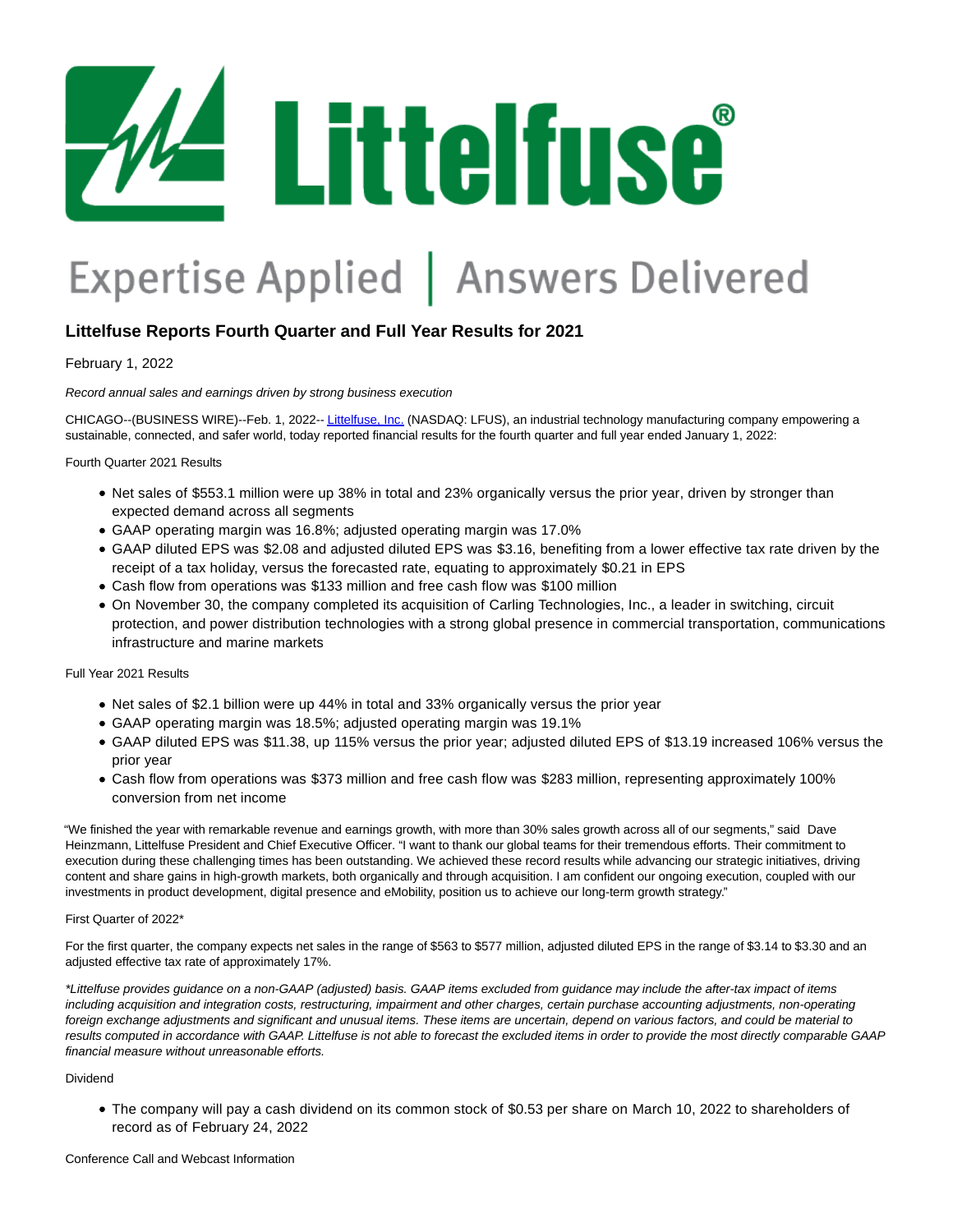Littelfuse will host a conference call on Wednesday, February 2, 2022, at 9:00 a.m. Central Time to discuss the results. The call will be broadcast and available for replay a[t Littelfuse.com.](https://cts.businesswire.com/ct/CT?id=smartlink&url=https%3A%2F%2Finvestor.littelfuse.com%2Fevents-and-presentations&esheet=52571901&newsitemid=20220201005562&lan=en-US&anchor=Littelfuse.com&index=2&md5=1f03d430e36ef10d5b8de425870d804d) A slide presentation is available in the Investor Relations section of the company's website at [Littelfuse.com.](https://cts.businesswire.com/ct/CT?id=smartlink&url=https%3A%2F%2Finvestor.littelfuse.com%2Fevents-and-presentations&esheet=52571901&newsitemid=20220201005562&lan=en-US&anchor=Littelfuse.com&index=3&md5=cad8082dcf5d9a4954e2dc569ec61074)

#### About Littelfuse

Littelfuse (NASDAQ: LFUS) is an industrial technology manufacturing company empowering a sustainable, connected, and safer world. Across more than 15 countries, and with approximately 17,000 global associates, we partner with customers to design and deliver innovative, reliable solutions. Serving over 100,000 end customers, our products are found in a variety of industrial, transportation and electronics end markets – everywhere, every day. Learn more at [Littelfuse.com.](https://cts.businesswire.com/ct/CT?id=smartlink&url=http%3A%2F%2Fwww.littelfuse.com&esheet=52571901&newsitemid=20220201005562&lan=en-US&anchor=Littelfuse.com&index=4&md5=b6be965f7b2c5267544ed45be0439e6d)

#### **"Safe Harbor" Statement under the Private Securities Litigation Reform Act of 1995**

The statements in this press release that are not historical facts are intended to constitute "forward-looking statements" entitled to the safe-harbor provisions of the Private Securities Litigation Reform Act. These statements may involve risks and uncertainties, including, but not limited to, risks and uncertainties relating to general economic conditions; the severity and duration of the COVID-19 pandemic and the measures taken in response thereto and the effects of those items on the company's business; product demand and market acceptance; the impact of competitive products and pricing; product quality problems or product recalls; capacity and supply difficulties or constraints; coal mining exposures reserves; cybersecurity matters; failure of an indemnification for environmental liability; exchange rate fluctuations; commodity and other raw material price fluctuations; the effect of Littelfuse, Inc.'s ("Littelfuse" or the "Company") accounting policies; labor disputes; restructuring costs in excess of expectations; pension plan asset returns less than assumed; integration of acquisitions; uncertainties related to political or regulatory changes; and other risks which may be detailed in the company's Securities and Exchange Commission filings. Should one or more of these risks or uncertainties materialize or should the underlying assumptions prove incorrect, actual results and outcomes may differ materially from those indicated or implied in the forward-looking statements. This release should be read in conjunction with information provided in the financial statements appearing in the company's Annual Report on Form 10-K for the year ended December 26, 2020.

Further discussion of the risk factors of the company can be found under the caption "Risk Factors" in the company's Annual Report on Form 10-K for the year ended December 26, 2020, and in other filings and submissions with the SEC, each of which are available free of charge on the company's investor relations website a[t investor.littelfuse.com a](https://cts.businesswire.com/ct/CT?id=smartlink&url=https%3A%2F%2Finvestor.littelfuse.com%2F&esheet=52571901&newsitemid=20220201005562&lan=en-US&anchor=investor.littelfuse.com&index=5&md5=29bd75994a1aea9cfecc372ef16dbae3)nd on the SEC's website at [sec.gov.](https://cts.businesswire.com/ct/CT?id=smartlink&url=https%3A%2F%2Fwww.sec.gov%2F&esheet=52571901&newsitemid=20220201005562&lan=en-US&anchor=sec.gov&index=6&md5=458fed524ae9d155e18fc964417ecfb6) These forward-looking statements are made as of the date hereof. The company does not undertake any obligation to update, amend or clarify these forward-looking statements to reflect events or circumstances after the date hereof or to reflect the availability of new information.

#### **Non-GAAP Financial Measures**

The information included in this press release includes the non-GAAP financial measures of organic net sales growth (decline), adjusted operating income, adjusted operating margin, adjusted EBITDA, adjusted EBITDA margin, adjusted diluted earnings per share, adjusted income taxes, adjusted effective tax rate, free cash flow, consolidated total gross debt, consolidated EBITDA (as defined in the private placement senior notes), and ratio of consolidated total gross debt to consolidated EBITDA. Many of these non-GAAP financial measures exclude the effect of certain expenses and income not related directly to the underlying performance of our fundamental business operations.

A reconciliation of these non-GAAP financial measures to the most directly comparable GAAP financial measures is set forth in the attached schedules.

The company believes that organic net sales growth (decline), adjusted operating income, adjusted operating margin, adjusted EBITDA, adjusted EBITDA margin, adjusted diluted earnings per share, adjusted income taxes, and adjusted effective tax rate provide useful information to investors regarding its operational performance because they enhance an investor's overall understanding of our core financial performance and facilitate comparisons to historical results of operations, by excluding items that are not related directly to the underlying performance of our fundamental business operations or were not part of our business operations during a comparable period. The company believes that free cash flow is a useful measure of its ability to generate cash. The company believes that consolidated total gross debt, consolidated EBITDA, and ratio of consolidated total gross debt to consolidated EBITDA are useful measures of its credit position. The company believes that all of these non-GAAP financial measures are commonly used by financial analysts and others in the industries in which we operate, and thus further provide useful information to investors. Management additionally uses these measures when assessing the performance of the business and for business planning purposes. Note that our definitions of these non-GAAP financial measures may differ from those terms as defined or used by other companies.

LFUS-F

#### **LITTELFUSE, INC.**

#### **CONSOLIDATED BALANCE SHEETS**

**(in thousands) January 1, 2022 December 26, 2020**

**(Unaudited)**

#### **ASSETS**

Current assets: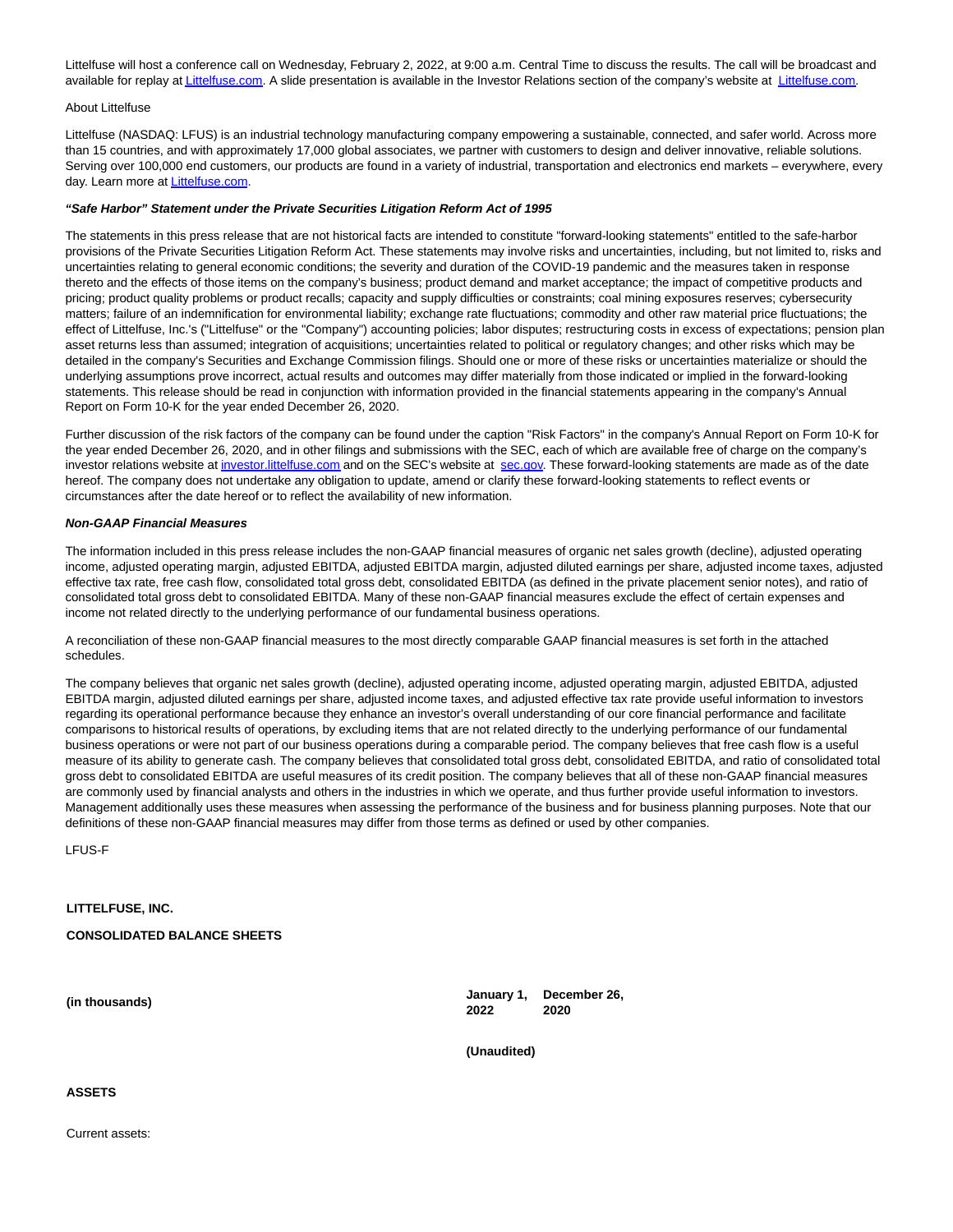| Cash and cash equivalents                                                         | \$478,473 | \$687,525               |
|-----------------------------------------------------------------------------------|-----------|-------------------------|
| Short-term investments                                                            | 28        | 54                      |
| Trade receivables, less allowances of \$59,232 and \$45,237, respectively 275,192 |           | 232,760                 |
| Inventories                                                                       | 445,671   | 258,002                 |
| Prepaid income taxes and income taxes receivable                                  | 2,035     | 3,029                   |
| Prepaid expenses and other current assets                                         | 68,812    | 35,939                  |
| <b>Total current assets</b>                                                       | 1,270,211 | 1,217,309               |
| Net property, plant, and equipment                                                | 437,889   | 344,178                 |
| Intangible assets, net of amortization                                            | 407,126   | 291,887                 |
| Goodwill                                                                          | 929,790   | 816,812                 |
| Investments                                                                       | 39,211    | 30,547                  |
| Deferred income taxes                                                             | 13,127    | 11,224                  |
| Right of use assets, net                                                          | 29,616    | 17,615                  |
| Other assets                                                                      | 24,734    | 18,021                  |
| <b>Total assets</b>                                                               |           | \$3,151,704 \$2,747,593 |

## **LIABILITIES AND EQUITY**

| Accounts payable                        | \$222,039 | \$145,984 |
|-----------------------------------------|-----------|-----------|
| <b>Accrued liabilities</b>              | 159,689   | 110,478   |
| Accrued income taxes                    | 27,905    | 19,186    |
| Current portion of long-term debt       | 25,000    |           |
| <b>Total current liabilities</b>        | 434,633   | 275,648   |
| Long-term debt, less current portion    | 611,897   | 687,034   |
| Deferred income taxes                   | 81,289    | 50,134    |
| Accrued post-retirement benefits        | 37,037    | 45,802    |
| Non-current operating lease liabilities | 22,305    | 12,950    |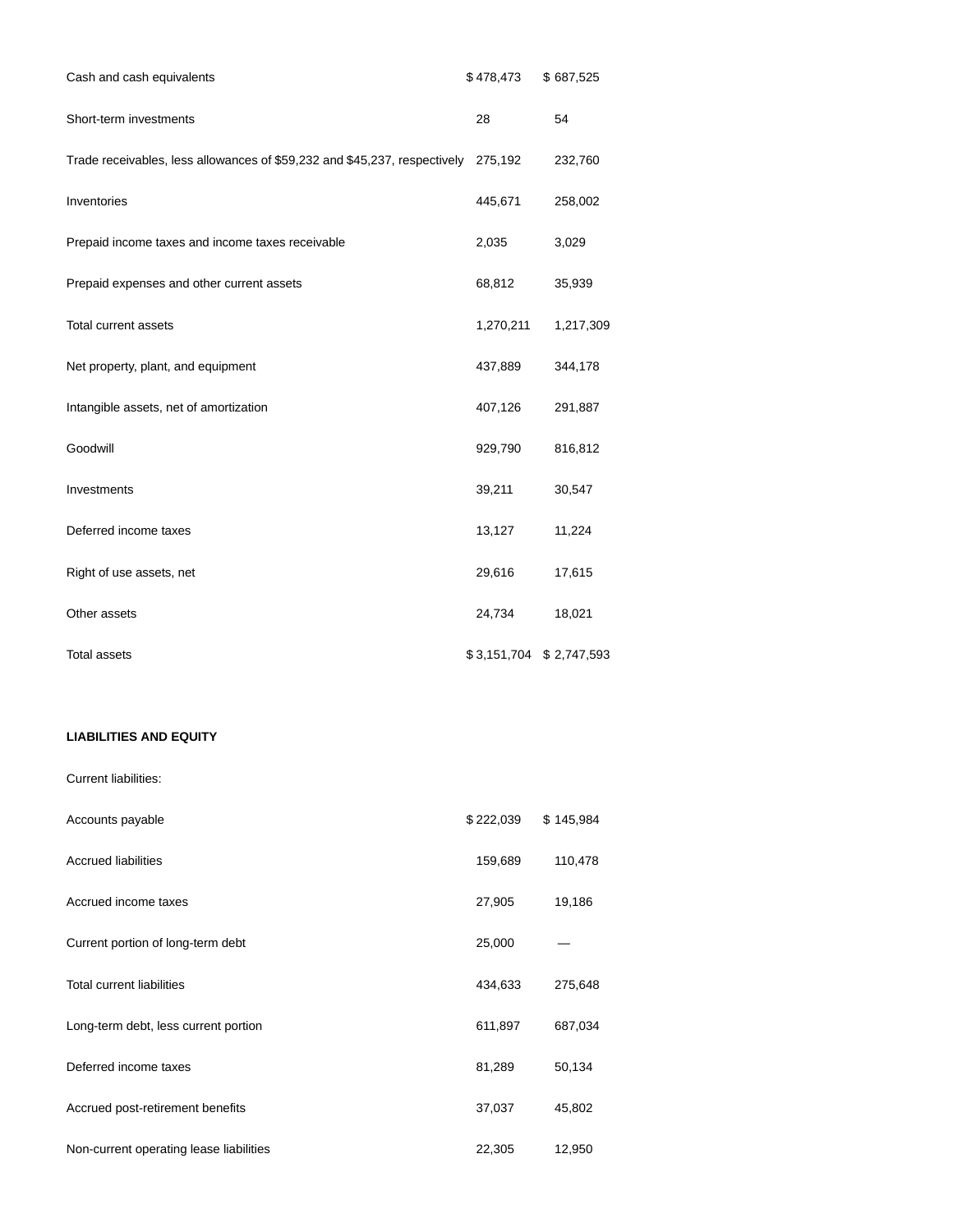| Other long-term liabilities  | 71.023    | 67.252                  |
|------------------------------|-----------|-------------------------|
| Total equity                 | 1.893.520 | 1,608,773               |
| Total liabilities and equity |           | \$3,151,704 \$2,747,593 |

## **LITTELFUSE, INC.**

# **CONSOLIDATED STATEMENTS OF NET INCOME**

**(Unaudited)**

|                                               | <b>Three Months Ended</b> |                       | <b>Fiscal Year Ended</b> |                                                         |  |
|-----------------------------------------------|---------------------------|-----------------------|--------------------------|---------------------------------------------------------|--|
| (in thousands, except per share data)         | 2022                      | 2020                  | 2022                     | January 1, December 26, January 1, December 26,<br>2020 |  |
| Net sales                                     | \$553,065                 | \$400,696             |                          | \$2,079,928 \$1,445,695                                 |  |
| Cost of sales                                 | 353,573                   | 262,613               | 1,308,002                | 944,523                                                 |  |
| Gross profit                                  | 199,492                   | 138,083               | 771,926                  | 501,172                                                 |  |
|                                               |                           |                       |                          |                                                         |  |
| Selling, general, and administrative expenses | 75,667                    | 50,179                | 275,457                  | 204,507                                                 |  |
| Research and development expenses             | 19,747                    | 11,951                | 65,940                   | 52,538                                                  |  |
| Amortization of intangibles                   | 11,121                    | 10,127                | 42,729                   | 40,039                                                  |  |
| Restructuring, impairment, and other charges  | 160                       | 812                   | 2,158                    | 41,716                                                  |  |
| Total operating expenses                      | 106,695                   | 73,069                | 386,284                  | 338,800                                                 |  |
| Operating income                              | 92,797                    | 65,014                | 385,642                  | 162,372                                                 |  |
|                                               |                           |                       |                          |                                                         |  |
| Interest expense                              | 4,626                     | 4,816                 | 18,527                   | 21,077                                                  |  |
| Foreign exchange loss (gain)                  | 8,843                     | (5,275)<br>$\lambda$  | 17,158                   | $\lambda$<br>(14, 875)                                  |  |
| Other expense (income), net                   | 19,799                    | (3, 440)<br>$\lambda$ | 8,932                    | (5,083)<br>$\lambda$                                    |  |
| Income before income taxes                    | 59,529                    | 68,913                | 341,025                  | 161,253                                                 |  |
| Income taxes                                  | 7,585                     | 9,936                 | 57,219                   | 31,267                                                  |  |
| Net income                                    | \$51,944                  | \$58,977              | \$283,806                | \$129,986                                               |  |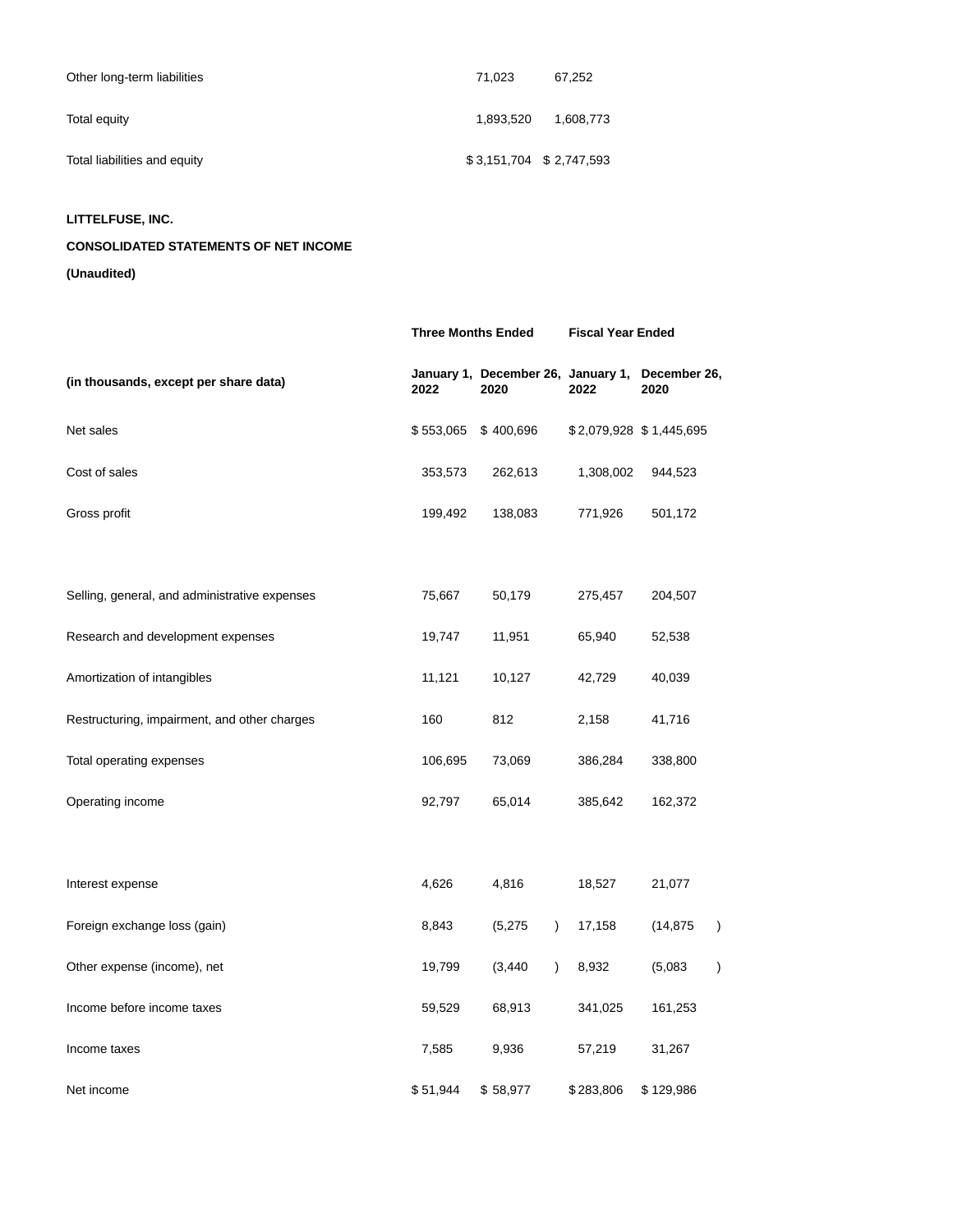Income per share:

| <b>Basic</b>                                               | \$2.11 | \$2.41 | \$11.54 | \$5.33  |  |  |  |
|------------------------------------------------------------|--------|--------|---------|---------|--|--|--|
| <b>Diluted</b>                                             | \$2.08 | \$2.39 | \$11.38 | \$5.29  |  |  |  |
|                                                            |        |        |         |         |  |  |  |
| Weighted-average shares and equivalent shares outstanding: |        |        |         |         |  |  |  |
| <b>Basic</b>                                               | 24,660 | 24,423 | 24,603  | 24,371  |  |  |  |
| <b>Diluted</b>                                             | 25,001 | 24,726 | 24,932  | 24,592  |  |  |  |
|                                                            |        |        |         |         |  |  |  |
| Comprehensive income                                       | 74,009 | 75,058 | 301,500 | 145,652 |  |  |  |
| LITTELFUSE, INC.                                           |        |        |         |         |  |  |  |
| <b>CONDENSED CONSOLIDATED STATEMENTS OF CASH FLOWS</b>     |        |        |         |         |  |  |  |
| <b>Year Ended</b>                                          |        |        |         |         |  |  |  |

# **OPERATING ACTIVITIES**

 $(in$  thousands)

| Net income                                                                               | \$283,806  | \$129,986 |               |
|------------------------------------------------------------------------------------------|------------|-----------|---------------|
| Adjustments to reconcile net income to net cash provided by operating activities 147,276 |            | 123,685   |               |
| Changes in operating assets and liabilities:                                             |            |           |               |
| Trade receivables                                                                        | (10, 234)  | (25, 588) | $\mathcal{E}$ |
| Inventories                                                                              | (104, 555) | (12, 425) | $\mathcal{E}$ |
| Accounts payable                                                                         | 40,481     | 28,820    |               |
| Accrued liabilities and income taxes                                                     | 30,793     | 6,765     |               |
| Prepaid expenses and other assets                                                        | (14,223)   | 6,788     |               |
| Net cash provided by operating activities                                                | 373,344    | 258,031   |               |

## **INVESTING ACTIVITIES**

Acquisitions of businesses, net of cash acquired (423,633) –

**2022**

**December 26, 2020**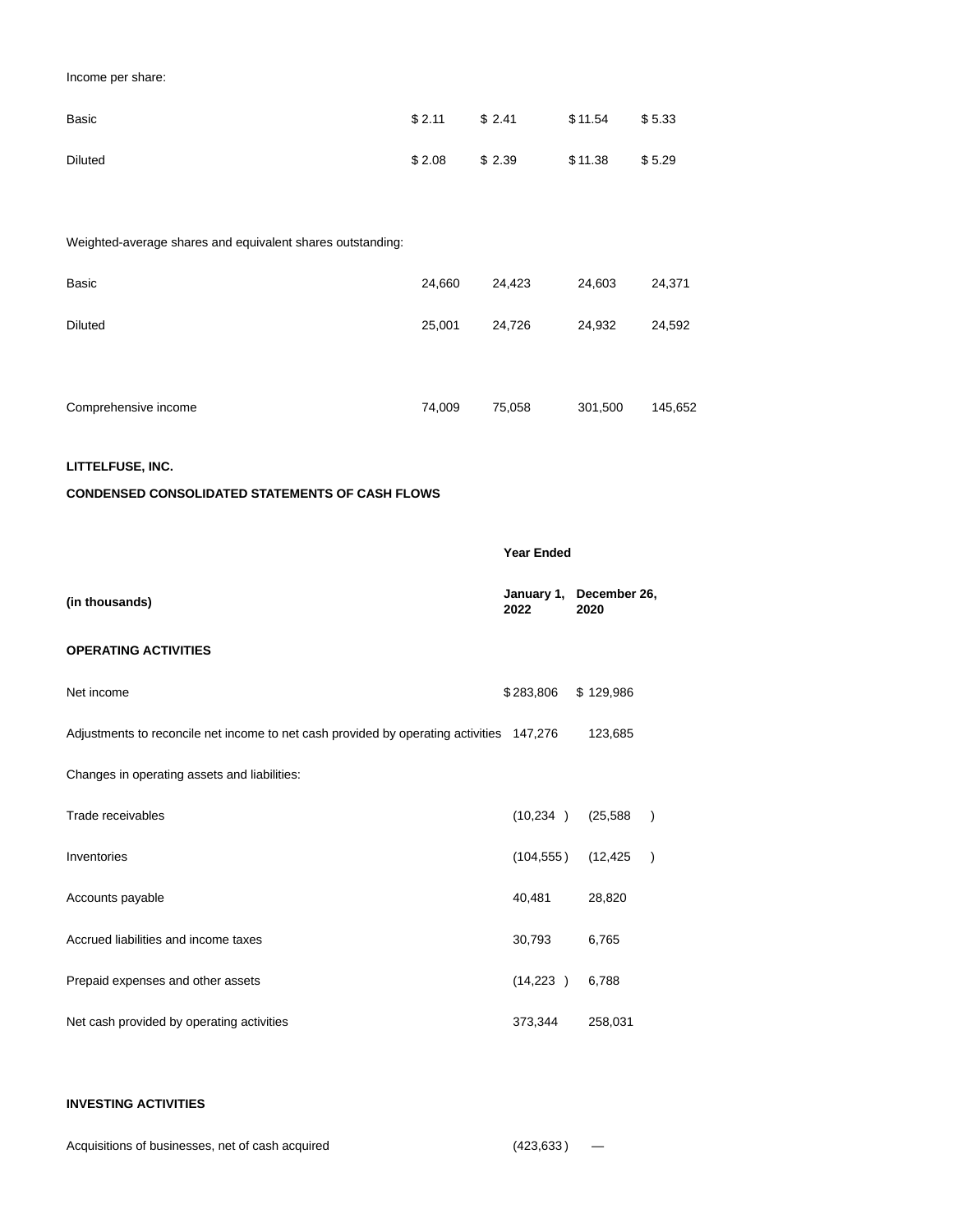| Purchases of property, plant, and equipment                         | (90.562)    | (56, 191) |  |
|---------------------------------------------------------------------|-------------|-----------|--|
| Net proceeds from sale of property, plant, and equipment, and other | 15.425      | 4.758     |  |
| Other                                                               | $(390)$ $-$ |           |  |
| Net cash used in investing activities                               | (499, 160)  | (51,433)  |  |

## **FINANCING ACTIVITIES**

| Net payments of credit facility and other loan                                 | (32, 619)  | (15,000)  |  |
|--------------------------------------------------------------------------------|------------|-----------|--|
| Cash dividends paid                                                            | (49,730)   | (46, 839) |  |
| Purchases of common stock                                                      |            | (22, 927) |  |
| All other cash provided by financing activities                                | 13,365     | 16,958    |  |
| Net cash used in financing activities                                          | (68, 984)  | (67, 808) |  |
| Effect of exchange rate changes on cash, cash equivalents, and restricted cash | (9,889     | 17,596    |  |
| (Decrease) Increase in cash, cash equivalents, and restricted cash             | (204, 689) | 156,386   |  |
| Cash, cash equivalents, and restricted cash at beginning of period             | 687,525    | 531,139   |  |
| Cash, cash equivalents, and restricted cash at end of period                   | \$482,836  | \$687,525 |  |

## **LITTELFUSE, INC.**

# **NET SALES AND OPERATING INCOME BY SEGMENT**

#### **(Unaudited)**

|                    | <b>Fourth Quarter</b> |           |           | Year-to-Date       |             |                           |   |  |
|--------------------|-----------------------|-----------|-----------|--------------------|-------------|---------------------------|---|--|
| (in thousands)     | 2021                  | 2020      |           | 2021<br>/(Decline) | 2020        | %<br>Growth<br>/(Decline) |   |  |
| Net sales          |                       |           |           |                    |             |                           |   |  |
| Electronics        | \$341,622             | \$244.953 | 39.5<br>% | \$1,300,744        | \$937,762   | 38.7                      | % |  |
| Transportation (1) | 141,796               | 124,271   | 14.1<br>% | 528,058            | 395,764     | 33.4                      | % |  |
| Industrial         | 69,647                | 31,472    | 121.3 %   | 251,126            | 112,169     | 123.9 %                   |   |  |
| Total net sales    | \$553,065             | \$400.696 | 38.0<br>% | \$2,079,928        | \$1,445,695 | 43.9                      | % |  |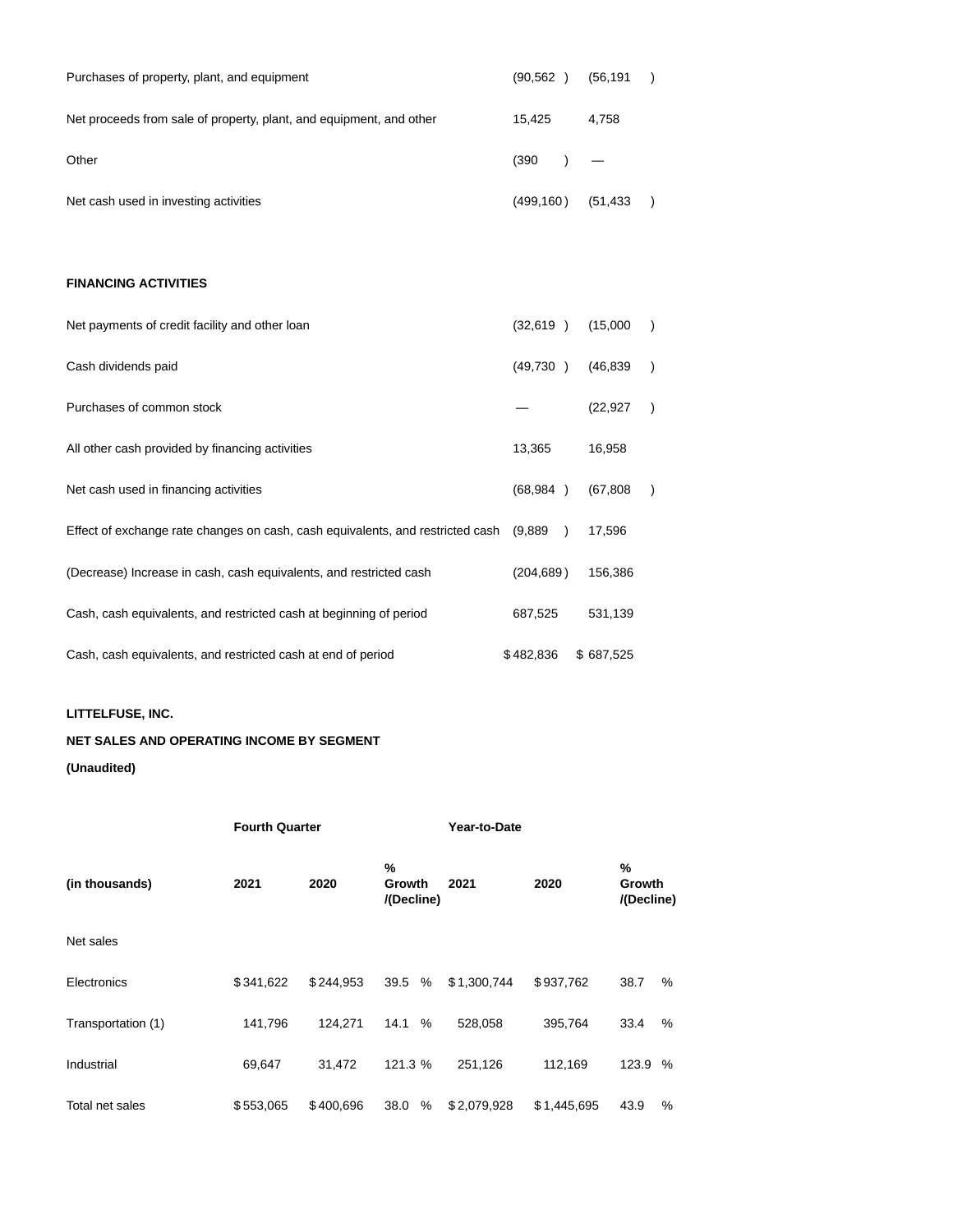#### Operating income

| Electronics                         | \$79,350 |               | \$41,912 |   | 89.3    | % | \$309,633            |           | \$152,695 |               | 102.8 % |   |
|-------------------------------------|----------|---------------|----------|---|---------|---|----------------------|-----------|-----------|---------------|---------|---|
| Transportation (1)                  | 10,599   |               | 21,013   |   | (49.6)% |   | 65,979               |           | 41,655    |               | 58.4    | % |
| Industrial                          | 4,169    |               | 3,587    |   | 16.2 %  |   | 22,621               |           | 11,996    |               | 88.6    | % |
| Other (a)                           | (1, 321) | $\rightarrow$ | (1,498)  |   | N.M.    |   | (12, 591)            | $\lambda$ | (43, 974) |               | N.M.    |   |
| Total operating income              | \$92,797 |               | \$65,014 |   | 42.7    | % | \$385,642            |           | \$162,372 |               | 137.5 % |   |
| <b>Operating Margin</b>             | 16.8     | %             | 16.2     | % |         |   | 18.5                 | %         | 11.2      | %             |         |   |
|                                     |          |               |          |   |         |   |                      |           |           |               |         |   |
| Interest expense                    | 4,626    |               | 4,816    |   |         |   | 18,527               |           | 21,077    |               |         |   |
| Foreign exchange loss (gain)        | 8,843    |               | (5,275)  |   |         |   | 17,158               |           | (14, 875) | $\rightarrow$ |         |   |
| Other expense (income), net         | 19,799   |               | (3,440)  |   |         |   | 8,932                |           | (5,083)   | $\lambda$     |         |   |
| Income before income taxes \$59,529 |          |               | \$68,913 |   |         |   | $(13.6)$ % \$341,025 |           | \$161,253 |               | 111.5   | % |

(a) "other" typically includes non-GAAP adjustments such as acquisition-related and integration costs, purchase accounting inventory adjustments and restructuring and impairment charges. (See Supplemental Financial Information for details.)

#### N.M. - Not meaningful

|                                                        | <b>Fourth Quarter</b> |  |                                             |                                  |  | Year-to-Date |  |      |                           |      |
|--------------------------------------------------------|-----------------------|--|---------------------------------------------|----------------------------------|--|--------------|--|------|---------------------------|------|
| (in thousands)                                         | 2021                  |  | 2020                                        | %<br><b>Growth</b><br>/(Decline) |  | 2021         |  | 2020 | %<br>Growth<br>/(Decline) |      |
| <b>Operating Margin</b>                                |                       |  |                                             |                                  |  |              |  |      |                           |      |
| Electronics                                            |                       |  | 23.2 % 17.1 % 6.1 % 23.8 % 16.3 % 7.5       |                                  |  |              |  |      |                           | $\%$ |
| Transportation (1) 7.5 % 16.9% (9.4 )% 12.5% 10.5% 2.0 |                       |  |                                             |                                  |  |              |  |      |                           | %    |
| Industrial                                             |                       |  | 6.0 % 11.4 % (5.4 ) % 9.0 % 10.7 % (1.7 ) % |                                  |  |              |  |      |                           |      |

(1) Formerly known as Automotive segment.

#### **LITTELFUSE, INC.**

## **SUPPLEMENTAL FINANCIAL INFORMATION**

**(In millions of USD except per share amounts unaudited)**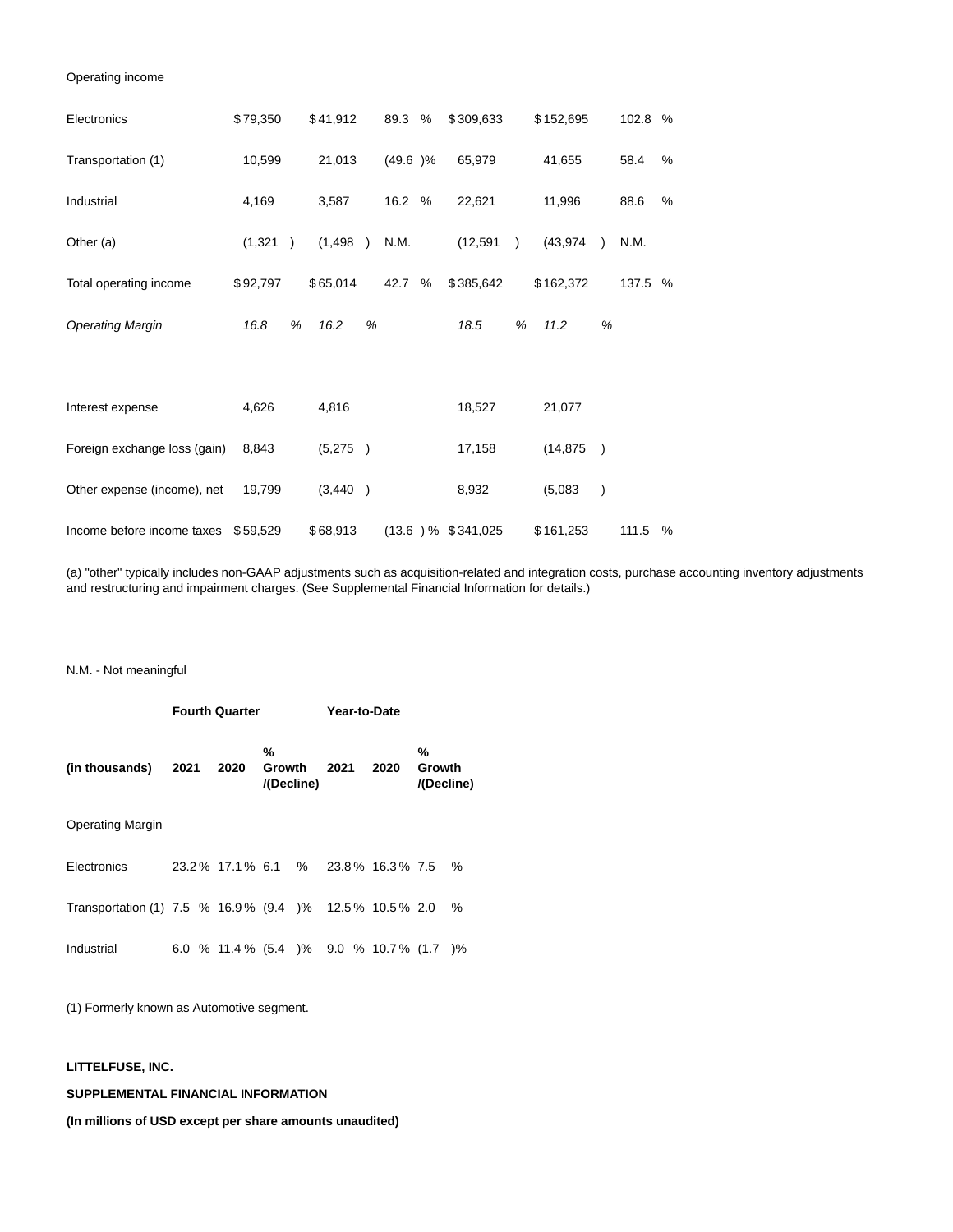## **Non-GAAP EPS reconciliation**

|                                                             | Q4-21 Q4-20 YTD-21 YTD-20        |      |
|-------------------------------------------------------------|----------------------------------|------|
| <b>GAAP diluted EPS</b>                                     | $$2.08$ $$2.39$ $$11.38$ $$5.29$ |      |
| EPS impact of Non-GAAP adjustments (below) 1.08 (0.16) 1.81 |                                  | 1.11 |
| Adjusted diluted EPS                                        | $$3.16$ $$2.23$ $$13.19$ $$6.40$ |      |

## **Non-GAAP adjustments - (income)/expense**

|                                                    | Q4-21  | Q4-20 | <b>YTD-21 YTD-20</b> |        |
|----------------------------------------------------|--------|-------|----------------------|--------|
| Acquisition-related and integration costs (a)      | \$3.6  | \$0.7 | \$7.0                | \$2.3  |
| Purchase accounting inventory adjustments (b)      | 1.6    |       | 8.4                  |        |
| Restructuring, impairment and other charges (c)    | 0.2    | 0.8   | $2.2^{\circ}$        | 41.7   |
| Gain on sale of fixed assets (d)                   | (4.1)  |       | (5.0)                |        |
| Non-GAAP adjustments to operating income           | 1.3    | 1.5   | 12.6                 | 44.0   |
| Other expense, net (e)                             | 20.8   |       | 21.4                 | 2.1    |
| Non-operating foreign exchange loss (gain)         | 8.9    | (5.3) | 17.2                 | (14.9) |
| Non-GAAP adjustments to income before income taxes | 31.0   | (3.8) | 51.2                 | 31.2   |
| Income taxes (f)                                   | 3.9    |       | 6.0                  | 3.9    |
| Non-GAAP adjustments to net income                 | \$27.1 |       | \$ (3.8) \$45.2      | \$27.3 |

Total EPS impact \$ 1.08 \$ (0.16) \$ 1.81 \$ 1.11

## **Adjusted operating margin /Adjusted EBITDA reconciliation**

|                               | Q4-21     | $Q4-20$ | <b>YTD-21</b> | <b>YTD-20</b>         |
|-------------------------------|-----------|---------|---------------|-----------------------|
| Net sales                     | \$553.1   | \$400.7 | \$2,079.9     | \$1,445.7             |
| GAAP operating income         | 92.8      | 65.0    | 385.6         | 162.4                 |
| Add back non-GAAP adjustments | 1.3       | 1.5     | 12.6          | 44.0                  |
| Adjusted operating income     | \$94.1    | \$66.5  | \$398.2       | \$206.4               |
| Adjusted operating margin     | 17.0<br>% | 16.6%   | 19.1<br>%     | $\frac{9}{6}$<br>14.3 |
| Add back amortization         | 11.1      | 10.1    | 42.7          | 40.0                  |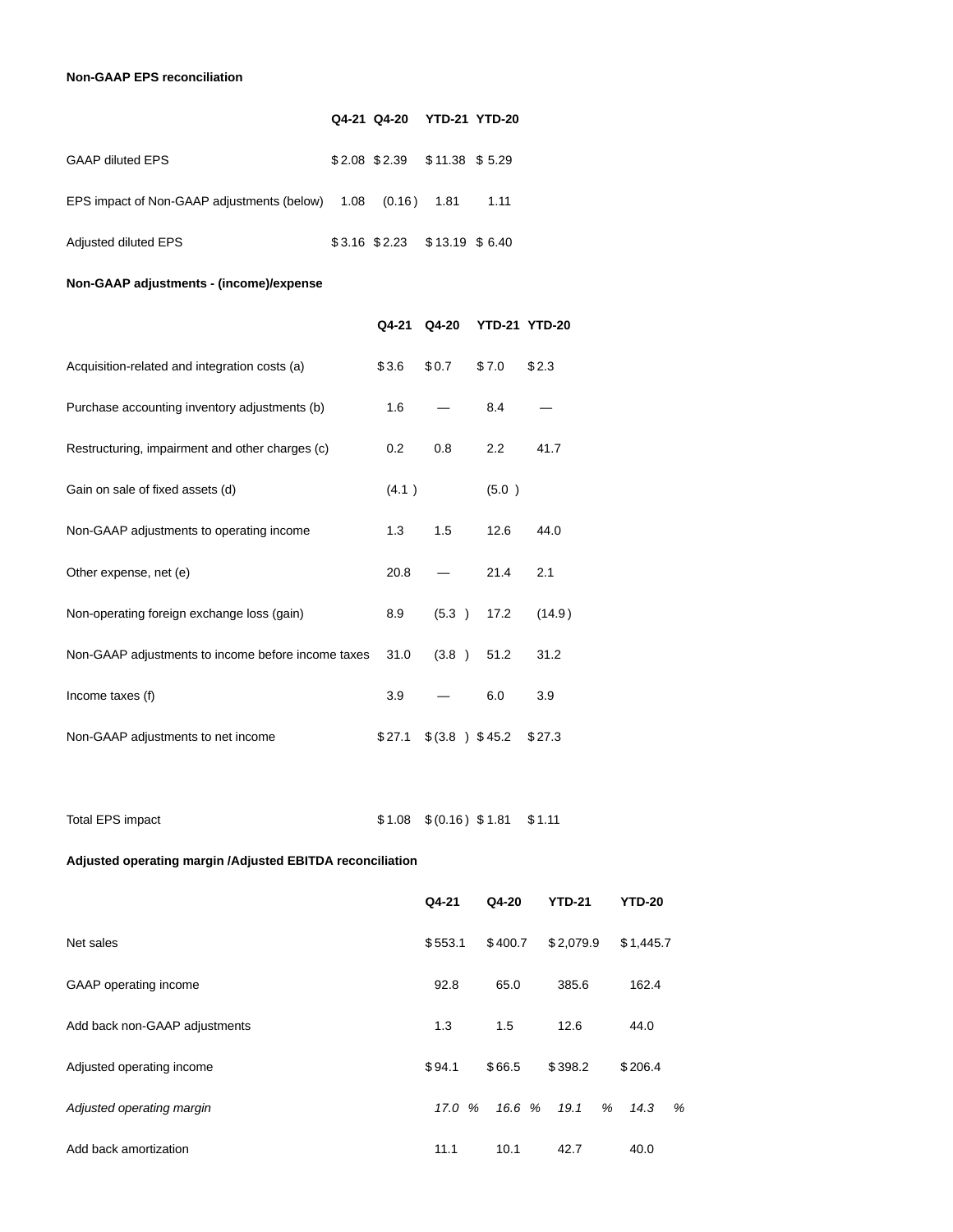| Add back depreciation                                      |                                                 |                 |                          | 14.5                                            |                          | 14.2   | 55.9            |  | 56.1      |      |  |
|------------------------------------------------------------|-------------------------------------------------|-----------------|--------------------------|-------------------------------------------------|--------------------------|--------|-----------------|--|-----------|------|--|
| Adjusted EBITDA                                            |                                                 |                 |                          | \$119.7                                         |                          | \$90.8 | \$496.8         |  | \$302.5   |      |  |
| Adjusted EBITDA margin                                     |                                                 |                 |                          | 21.6 %                                          |                          |        | 22.7 % 23.9     |  | 20.9<br>% | $\%$ |  |
| Net sales reconciliation                                   |                                                 | Q4-21 vs. Q4-20 |                          |                                                 |                          |        |                 |  |           |      |  |
|                                                            | Electronics Transportation (1) Industrial Total |                 |                          |                                                 |                          |        |                 |  |           |      |  |
| Net sales growth                                           | 39                                              | $\%$            | 14                       | $\%$                                            | 121                      | %      | 38%             |  |           |      |  |
| Less:                                                      |                                                 |                 |                          |                                                 |                          |        |                 |  |           |      |  |
| Acquisitions                                               |                                                 | $\%$            | 13                       | $\%$                                            | 89                       | %      | 11 %            |  |           |      |  |
| 53 <sup>rd</sup> week of extra sales in fiscal year 2021 4 |                                                 | $\%$            | 4                        | $\%$                                            | 9                        | $\%$   | 5 %             |  |           |      |  |
| FX impact                                                  | (1)                                             | )%              | (1)                      | )%                                              | $\overline{\phantom{0}}$ | %      | (1)%            |  |           |      |  |
| Organic net sales growth (decline)                         | 36                                              | $\%$            | (2)                      | $)$ %                                           | 23                       | $\%$   | 23%             |  |           |      |  |
| Net sales reconciliation                                   |                                                 |                 | <b>YTD-21 vs. YTD-20</b> |                                                 |                          |        |                 |  |           |      |  |
|                                                            |                                                 |                 |                          | Electronics Transportation (1) Industrial Total |                          |        |                 |  |           |      |  |
| Net sales growth                                           | 39                                              | $\%$            | 33                       | %                                               |                          |        | 124 % 44%       |  |           |      |  |
| Less:                                                      |                                                 |                 |                          |                                                 |                          |        |                 |  |           |      |  |
| Acquisitions                                               |                                                 | $\%$            | 4                        | %                                               | 90                       | %      | 8 %             |  |           |      |  |
| 53 <sup>rd</sup> week of extra sales in fiscal year 2021 1 |                                                 | $\%$            | 1                        | $\%$                                            | $\overline{\mathbf{c}}$  | $\%$   | $1 \frac{9}{6}$ |  |           |      |  |
| Transfer a product line between segments (1                |                                                 | )%              |                          |                                                 | 4                        | %      | $-$ %           |  |           |      |  |
| FX impact                                                  | $\overline{c}$                                  | $\%$            | 3                        | $\%$                                            | $\mathbf{1}$             |        | % 2 %           |  |           |      |  |
| Organic net sales growth                                   | 37                                              | $\%$            | 25                       | $\%$                                            | 27                       | $\%$   | 33%             |  |           |      |  |
| Income tax reconciliation                                  |                                                 |                 |                          |                                                 |                          |        |                 |  |           |      |  |
|                                                            |                                                 | Q4-21           |                          | Q4-20                                           | <b>YTD-21</b>            |        | <b>YTD-20</b>   |  |           |      |  |
| Income taxes                                               |                                                 | \$7.6           |                          | \$9.9                                           | \$57.2                   |        | \$31.3          |  |           |      |  |
| Effective rate                                             |                                                 |                 | 12.7 %                   | 14.4 %                                          | 16.8 %                   |        | 19.4 %          |  |           |      |  |
| Non-GAAP adjustments - income taxes                        |                                                 | 3.9             |                          |                                                 | $6.0\,$                  |        | 3.9             |  |           |      |  |
| Adjusted income taxes                                      |                                                 | \$11.5          |                          | \$9.9                                           | \$63.2                   |        | \$35.2          |  |           |      |  |
| Adjusted effective rate                                    |                                                 |                 | 12.7 %                   | 15.3 %                                          | 16.1 %                   |        | 18.3 %          |  |           |      |  |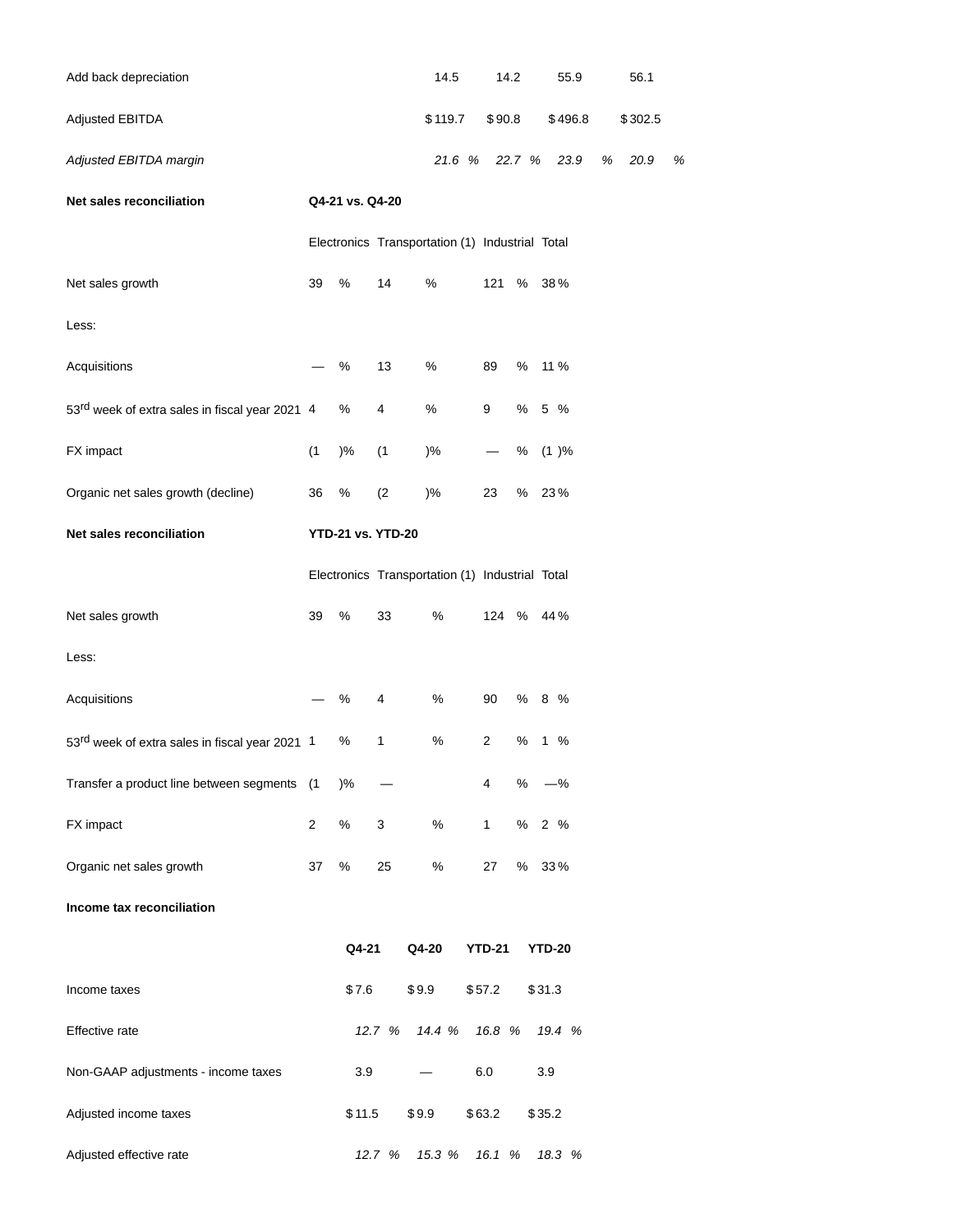## **Free cash flow reconciliation**

|                                                  | Q4-21   | Q4-20  | <b>YTD-21</b> | <b>YTD-20</b> |    |                       |  |
|--------------------------------------------------|---------|--------|---------------|---------------|----|-----------------------|--|
| Net cash provided by operating activities        | \$132.6 | \$93.7 | \$373.3       | \$258.0       |    |                       |  |
| Less: Purchases of property, plant and equipment | (33.0)  | (14.6) | (90.6)        | (56.2)        |    |                       |  |
| Free cash flow                                   | \$99.6  | \$79.1 | \$282.7       | \$201.8       |    |                       |  |
| <b>Consolidated Total Debt</b>                   |         |        |               |               |    | As of January 1, 2022 |  |
| Consolidated total gross debt                    |         |        |               |               | \$ | 615.0                 |  |
| Unamortized debt issuance costs                  |         |        |               |               |    | (3.1)                 |  |
| <b>Consolidated Total Debt</b>                   |         |        |               |               | \$ | 611.9                 |  |

| Consolidated EBITDA (as defined in the Private Placement Senior Notes) (2) | <b>Twelve Months Ended</b><br><b>January 1, 2022</b> |       |           |
|----------------------------------------------------------------------------|------------------------------------------------------|-------|-----------|
| Net Income                                                                 | \$                                                   | 283.8 |           |
| Interest expense                                                           |                                                      | 18.5  |           |
| Income taxes                                                               |                                                      | 57.2  |           |
| Depreciation                                                               |                                                      | 55.9  |           |
| Amortization                                                               |                                                      | 42.7  |           |
| Non-cash additions (reductions):                                           |                                                      |       |           |
| Non-cash pension settlement charge                                         |                                                      | 19.9  |           |
| Stock-based compensation expense                                           |                                                      | 19.6  |           |
| Purchase accounting inventory step-up charge                               |                                                      | 8.4   |           |
| Unrealized gain on investments                                             |                                                      | (8.9) | $\lambda$ |
| Impairment charges                                                         |                                                      |       |           |
| Other                                                                      |                                                      | 26.7  |           |
| Consolidated EBITDA (as defined in the Private Placement Senior Notes) (2) | \$                                                   | 523.8 |           |

**Ratio of Consolidated total gross debt to Consolidated EBITDA (as defined in Private Placement Senior Notes)\*** 1.2x